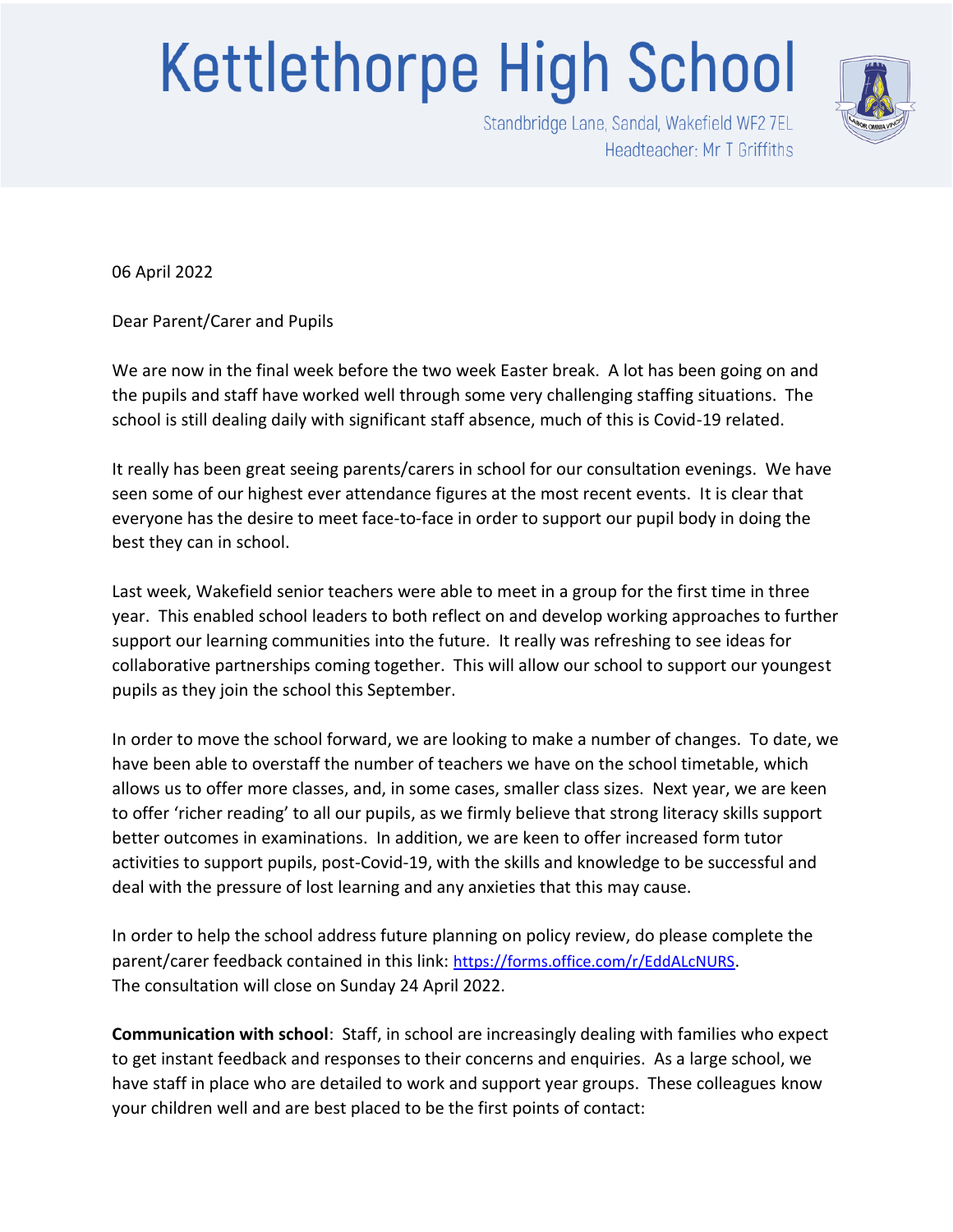- Year 7: Ms Bennett: [lisabennett@kettlethorpe.wakefield.sch.uk](mailto:lisabennett@kettlethorpe.wakefield.sch.uk)
- Year 8: Mrs Lancaster[:llancaster@kettlethorpe.wakefield.sch.uk](mailto:llancaster@kettlethorpe.wakefield.sch.uk)
- Year 9: Mr Lewton: [jlewton@kettlethorpe.wakefield.sch.uk](mailto:jlewton@kettlethorpe.wakefield.sch.uk)
- Year 10: Mrs Parton: [sparton@kettlethorpe.wakefield.sch.uk](mailto:sparton@kettlethorpe.wakefield.sch.uk)
- Year 11: Ms Davies: [jdavies@kettlethorpe.wakefield.sch.uk](mailto:jdavies@kettlethorpe.wakefield.sch.uk)

In most cases, the school endeavours, to respond to all enquiries, whether by letter, email or telephone in a timely manner. Please note, that the school will look to do this within '5' working days, or in most cases, earlier. If you do not get a reply, do please resend your communication or address it to [headteacher@kettlethorpe.wakefield.sch.uk](mailto:headteacher@kettlethorpe.wakefield.sch.uk) and it will be directed to the most appropriate colleague in school, who will respond.

Do please make it clear and explicit that you do require feedback or contact to be made with you. Some correspondence just states a point of view only. As such, no reply will be forthcoming.

**Complaints/compliments to school**: The school has a clearly communicated complaints policy that can be found on the school website. This academic year, we have dealt with 21 direct complaints into school. 6 of these have been dealt with by email, letter or a phonecall. 12 involved meetings with senior staff and the school is dealing with 3 ongoing complaints. Interestingly, two complaints went to Ofsted directly. Both of these were returned to the school to be dealt with through the school's complaints policy. No complaints have been heard by the Governing Body.

Since the return from lockdown, the school has received 67 emails/letters that have commented on the good work of the school through difficult times.

**Year 11:** Very well done to all our Year 11 pupils for their hard work and focus with the recent PPE examinations. Keep the focus going and take advantage of any interventions/revision sessions that will be taking place in school over the Easter break. You are well placed to do well this summer. Go for it!

Very well done to Oscar Gay, in Year 9, on obtaining a bronze medal in the recent World Karate Kickboxing Championships. Oscar is ranked at 3 nationally. Nicely done Oscar! Also, well done to Charles O'Neill, in Year 10, on finishing second in the recent Yorkshire School's Golf competition. A great effort!

We have also been getting back to offsite trips and visits both for outdoor pursuits activities as well as geography field trips. This is great to see. We have had some very positive feedback from parents/carers whose children were involved in the recent outdoor pursuits trip to the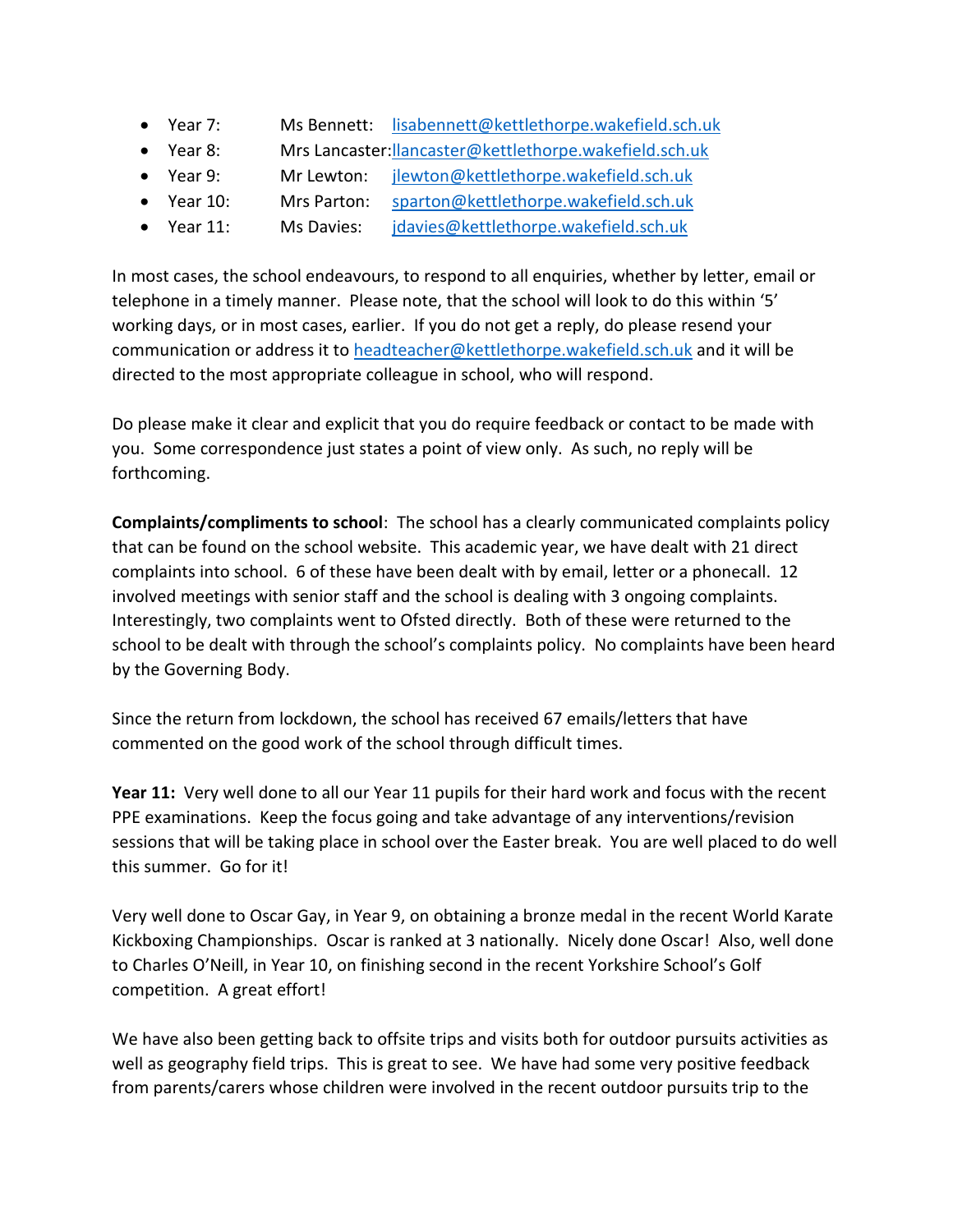Peak District. Do please remember that the school does offer the Duke of Edinburgh Award and the staff contact here is Mr Slack, [nslack@kettlethorpe.wakefield.sch.uk](mailto:nslack@kettlethorpe.wakefield.sch.uk)

Very well done to our school soul band, and also Emily and Alice Mitchell for their very impressive performances at the Wakefield Music Services Hubalaboo 2022 music event that was held at the Wakefield Theatre Royal. It was great to see our pupils doing so well. Thank you to all the staff and families who attended.

Very well done to our citizenship pupils and Mrs Hawes, who recently delivered food parcels to support the Ukraine refugee crisis as well as the £196 they raised as a group. Very well done to you all.

The school has also received a very appreciative letter from the Anthony Nolan trust for our 'incredible gift' of a cheque for £7294.25 that was raised by our pupils last term. This amount will support 182 new potential donors on their stem cell register. Again, a great school and community effort for a very worthwhile charity that is currently supporting Mrs Leeming, one of our very best teachers in school.

**End of day parking**: Thank you for your support with the access in and out of Kettlethorpe Hall Drive. Things are now a lot safer for our pupils as a result. Do please be considerate if you are parking in the cul-de-sac near to 47-53 on Standbridge Lane. We have received a number of complaints from homeowners who are reporting cars that are parked on yellow lines etc. We are also aware of enforcement checks being made by Wakefield Council and the police.

**Ramadan:** This week in school, families and pupils are celebrating Ramadan, which begun at sundown on Saturday 02 April and will end at sundown on Sunday 01 May. The final evening of Ramadan ends with a celebration called Eid al Fitr. In school we have a Ramadan display in the hall reception area. Ramadan Murbarak.

At the end of school yesterday, I called in to see the pupils who were involved in the Wakefield Learning Community debating competition. This saw our pupils in mixed teams with pupils from Westborough High School, Airedale Academy and Castleford Academy. There was a real 'buzz' and excitement and it was super seeing how they tackled and debated a number of topical issues. Very well done to all the pupils involved and thank you to Miss B Jenkins for organising this event.

We would also like to wish Miss Jenkins every success with her move to Dixons Academy after Easter.

Be sure to have a safe and enjoyable Easter break with your friends and families. I will finish this newsletter off with a reference to both Wordsworth and daffodils. Over the winter, I